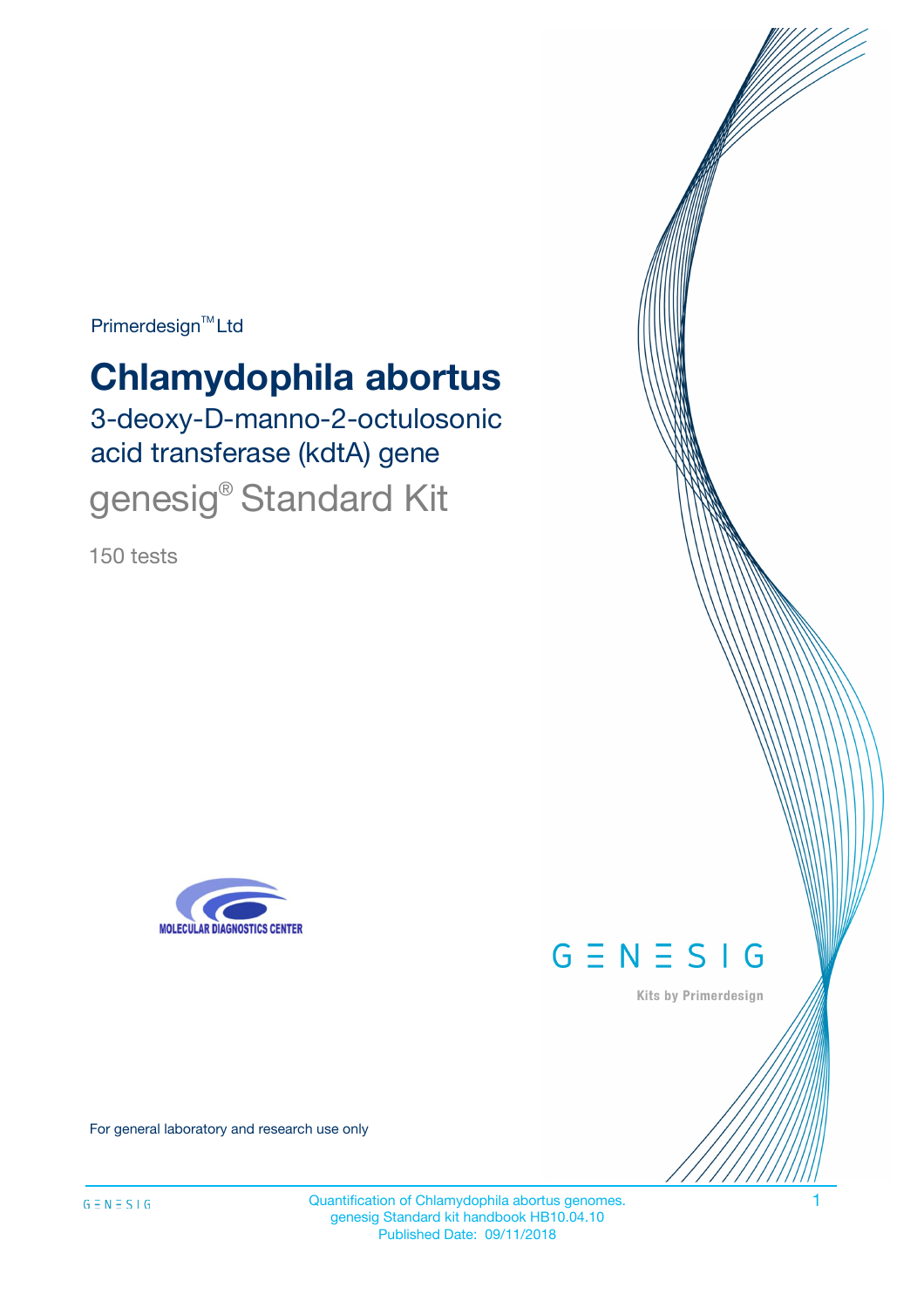### Introduction to Chlamydophila abortus

Chlamydophila abortus is an obligate Gram-negative bacterium of the Chlamydiaceae family with two membranes and no flagella. The genome of this species is circular in conformation with a total length of 1.14 Mbp and contains 961 genes, not all of which have a known function. C. abortus infection can be found in livestock such as cows, goats, pigs and sheep causing abortion and therefore presenting a significant zoonotic risk.

The metabolically inactive, infectious form (elementary body) bind to host oviduct cells triggering phagocytosis. This results in the bacterium residing in a protective vacuole which enables differentiation of the elementary body to a reticulate body and evasion of the host immune system. Within this inclusion vacuole, binary fission occurs over several days and is followed by transformation back to elementary bodies which are subsequently release by cell lysis or exocytosis enabling infection of neighbouring cells.

In females livestock infection can cause abortion which may be associated with retained placenta and uterine discharge or sterility. In males, C. abortus infections may lead to formation of atrophic testes. Other symptoms can also include cough, keratoconjunctivitis, arthritis and encephalitis.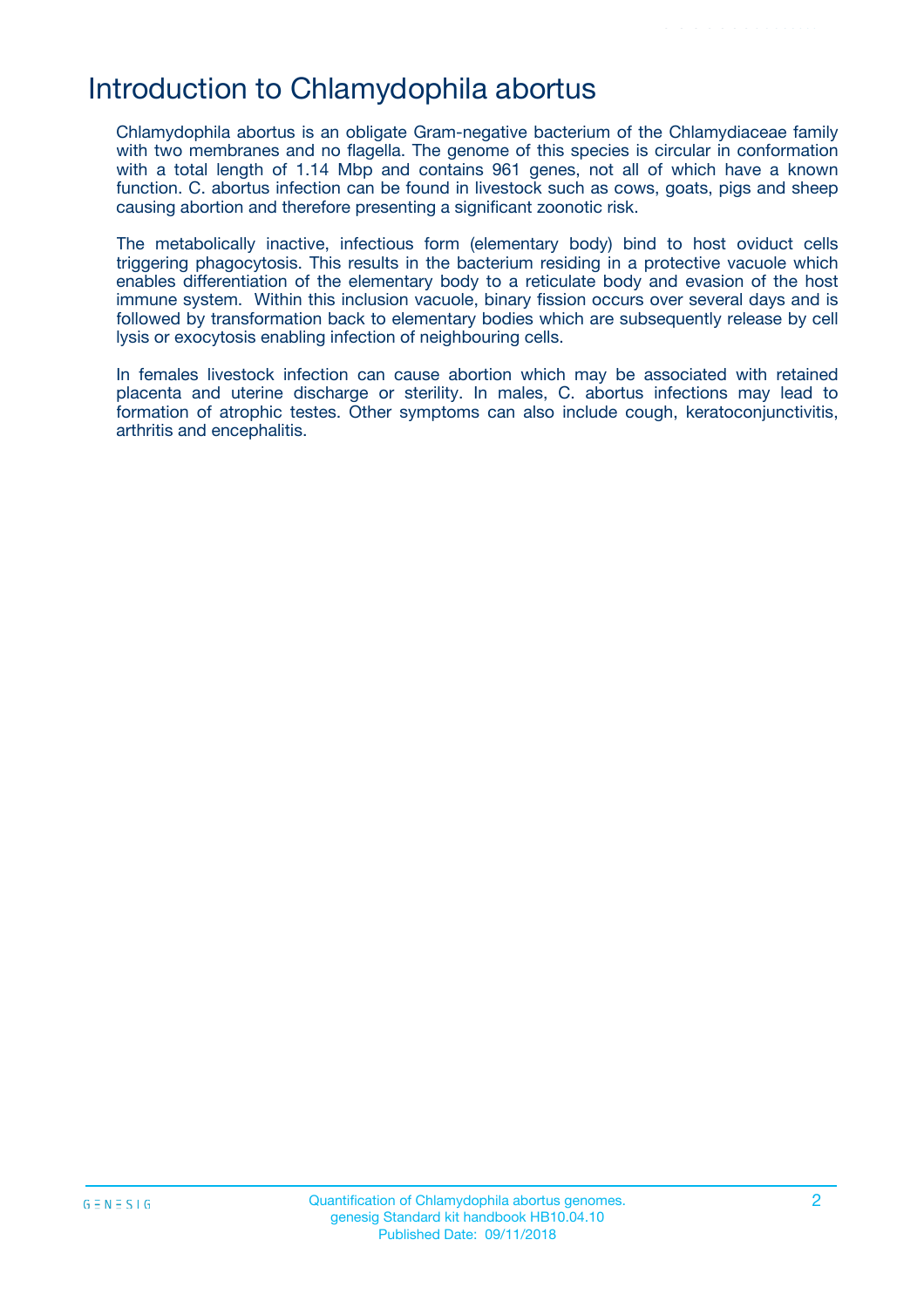

The Primerdesign genesig Kit for Chlamydophila abortus (C.abortus) genomes is designed for the in vitro quantification of C.abortus genomes. The kit is designed to have a broad detection profile. Specifically, the primers represent 100% homology with over 95% of the NCBI database reference sequences available at the time of design.

The dynamics of genetic variation means that new sequence information may become available after the initial design. Primerdesign periodically reviews the detection profiles of our kits and when required releases new versions.

Our kit for C. abortus has been designed for the specific and exclusive in vitro quantification of this species and does not detect other Chlamydophila.

If you require further information, or have a specific question about the detection profile of this kit then please send an e.mail to enquiry@primerdesign.co.uk and our bioinformatics team will answer your question.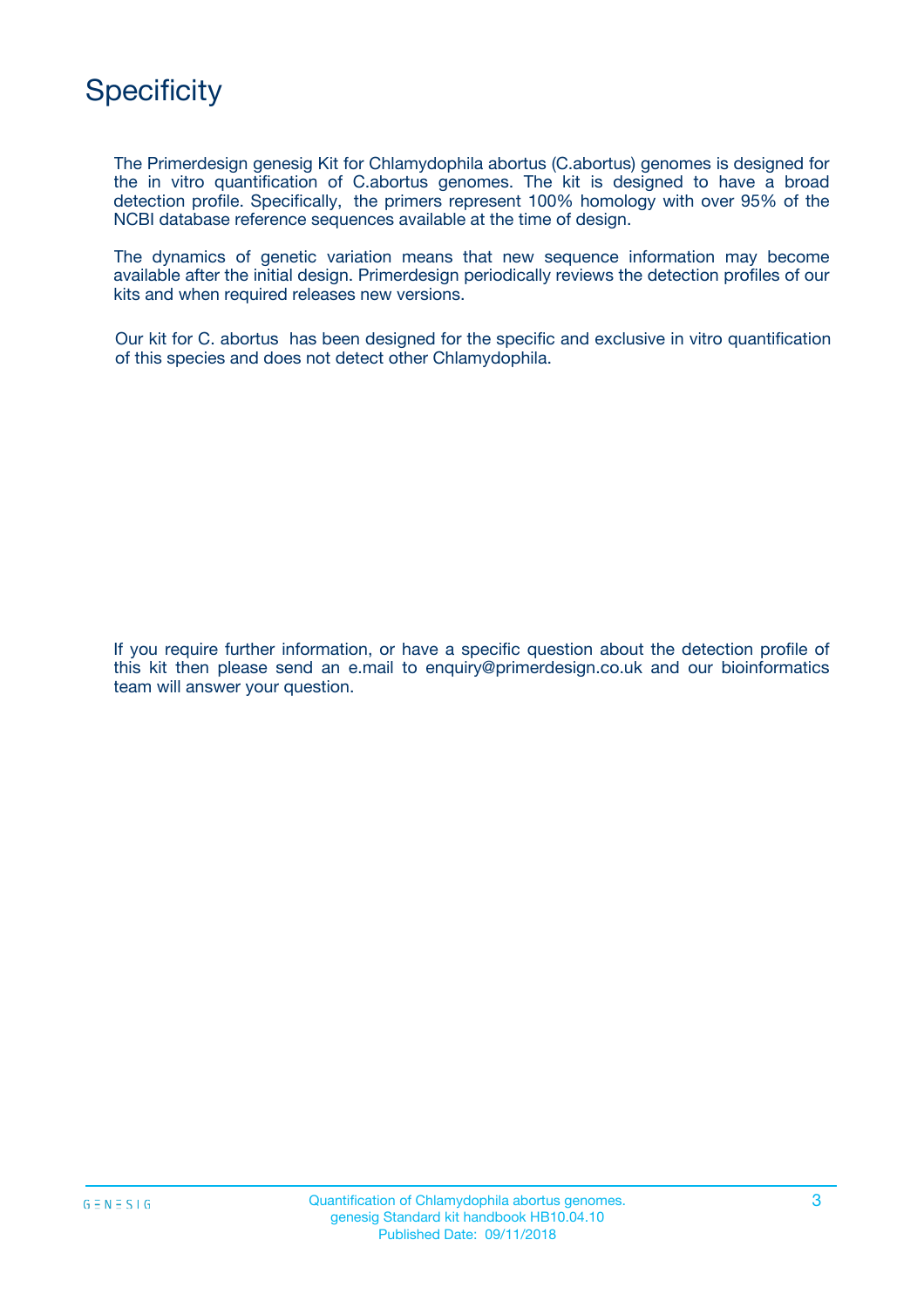# Kit contents

- **C.abortus specific primer/probe mix (150 reactions BROWN)** FAM labelled
- **C.abortus positive control template (for Standard curve RED)**
- **RNase/DNase free water (WHITE)** for resuspension of primer/probe mixes
- **Template preparation buffer (YELLOW)** for resuspension of positive control template and standard curve preparation

## Reagents and equipment to be supplied by the user

#### **Real-time PCR Instrument**

#### **Extraction kit**

This kit is recommended for use with genesig Easy DNA/RNA extraction kit. However, it is designed to work well with all processes that yield high quality RNA and DNA with minimal PCR inhibitors.

#### **oasig**TM **lyophilised or Precision**®**PLUS 2X qPCR Master Mix**

This kit is intended for use with oasig or PrecisionPLUS2X qPCR Master Mix.

**Pipettors and Tips**

**Vortex and centrifuge**

**Thin walled 1.5 ml PCR reaction tubes**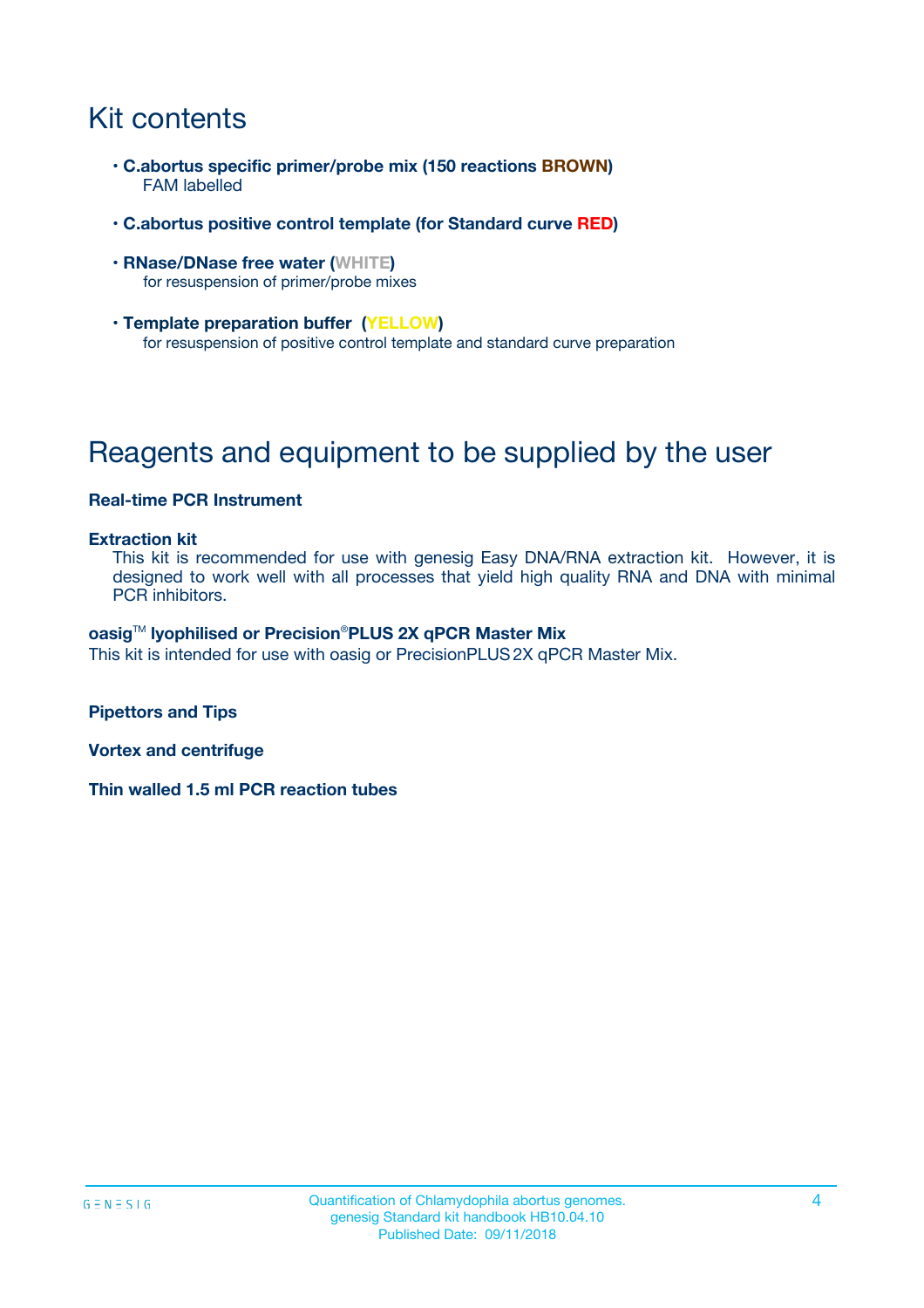### Kit storage and stability

This kit is stable at room temperature but should be stored at -20ºC on arrival. Once the lyophilised components have been resuspended they should not be exposed to temperatures above -20°C for longer than 30 minutes at a time and unnecessary repeated freeze/thawing should be avoided. The kit is stable for six months from the date of resuspension under these circumstances.

If a standard curve dilution series is prepared this can be stored frozen for an extended period. If you see any degradation in this serial dilution a fresh standard curve can be prepared from the positive control.

Primerdesign does not recommend using the kit after the expiry date stated on the pack.

### Suitable sample material

All kinds of sample material suited for PCR amplification can be used. Please ensure the samples are suitable in terms of purity, concentration, and DNA integrity. Always run at least one negative control with the samples. To prepare a negative-control, replace the template DNA sample with RNase/DNase free water.

### Dynamic range of test

Under optimal PCR conditions genesig C.abortus detection kits have very high priming efficiencies of >95% and can detect less than 100 copies of target template.

### Notices and disclaimers

This product is developed, designed and sold for research purposes only. It is not intended for human diagnostic or drug purposes or to be administered to humans unless clearly expressed for that purpose by the Food and Drug Administration in the USA or the appropriate regulatory authorities in the country of use. During the warranty period Primerdesign genesig detection kits allow precise and reproducible data recovery combined with excellent sensitivity. For data obtained by violation to the general GLP guidelines and the manufacturer's recommendations the right to claim under guarantee is expired. PCR is a proprietary technology covered by several US and foreign patents. These patents are owned by Roche Molecular Systems Inc. and have been sub-licensed by PE Corporation in certain fields. Depending on your specific application you may need a license from Roche or PE to practice PCR. Additional information on purchasing licenses to practice the PCR process may be obtained by contacting the Director of Licensing at Roche Molecular Systems, 1145 Atlantic Avenue, Alameda, CA 94501 or Applied Biosystems business group of the Applera Corporation, 850 Lincoln Centre Drive, Foster City, CA 94404. In addition, the 5' nuclease assay and other homogeneous amplification methods used in connection with the PCR process may be covered by U.S. Patents 5,210,015 and 5,487,972, owned by Roche Molecular Systems, Inc, and by U.S. Patent 5,538,848, owned by The Perkin-Elmer Corporation.

### Trademarks

Primerdesign™ is a trademark of Primerdesign Ltd.

genesig $^\circledR$  is a registered trademark of Primerdesign Ltd.

The PCR process is covered by US Patents 4,683,195, and 4,683,202 and foreign equivalents owned by Hoffmann-La Roche AG. BI, ABI PRISM® GeneAmp® and MicroAmp® are registered trademarks of the Applera Genomics (Applied Biosystems Corporation). BIOMEK® is a registered trademark of Beckman Instruments, Inc.; iCycler™ is a registered trademark of Bio-Rad Laboratories, Rotor-Gene is a trademark of Corbett Research. LightCycler™ is a registered trademark of the Idaho Technology Inc. GeneAmp®, TaqMan® and AmpliTaqGold® are registered trademarks of Roche Molecular Systems, Inc., The purchase of the Primerdesign reagents cannot be construed as an authorization or implicit license to practice PCR under any patents held by Hoffmann-LaRoche Inc.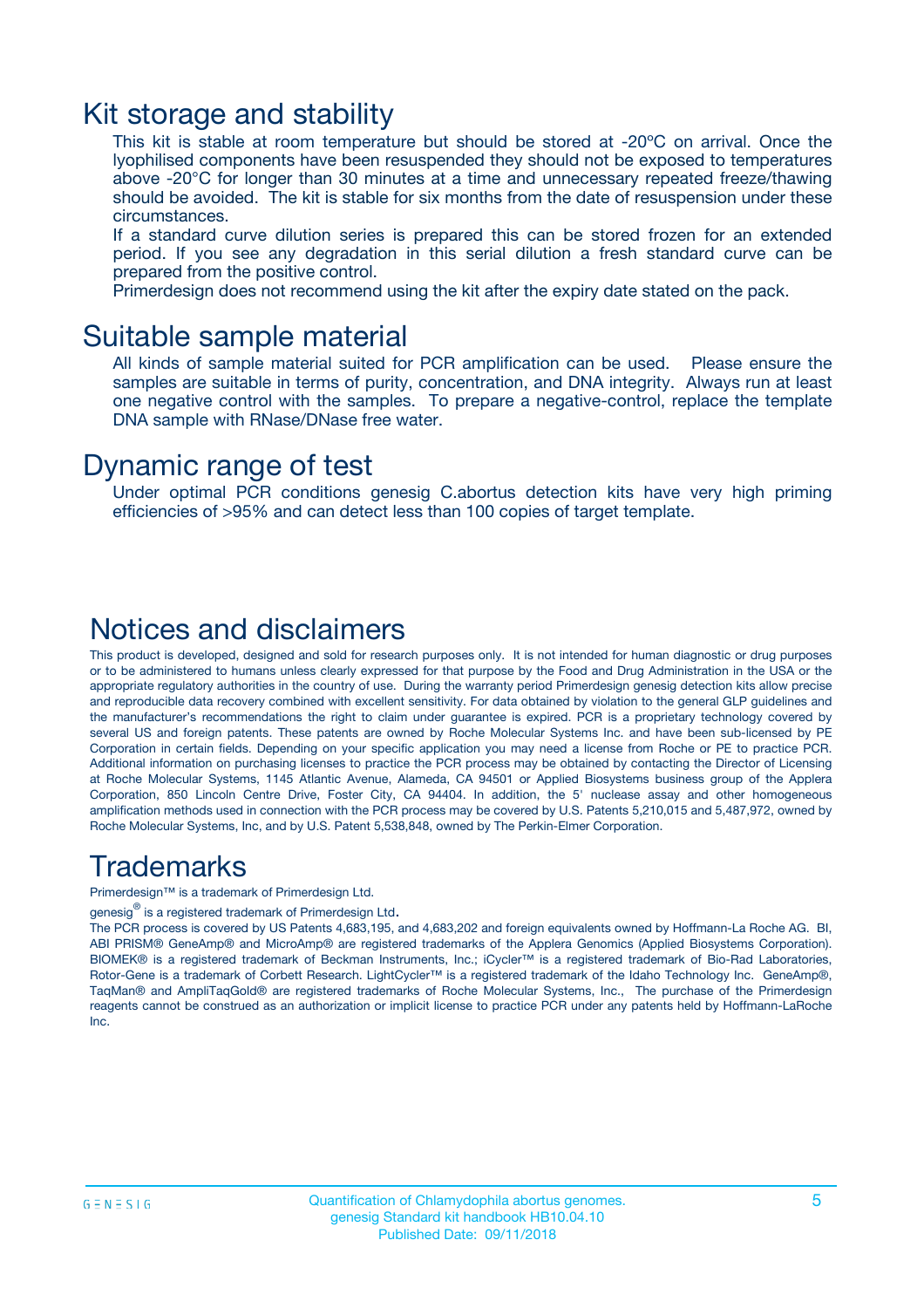### Principles of the test

#### **Real-time PCR**

A C.abortus specific primer and probe mix is provided and this can be detected through the FAM channel.

The primer and probe mix provided exploits the so-called TaqMan® principle. During PCR amplification, forward and reverse primers hybridize to the C.abortus DNA. A fluorogenic probe is included in the same reaction mixture which consists of a DNA probe labeled with a 5`-dye and a 3`-quencher. During PCR amplification, the probe is cleaved and the reporter dye and quencher are separated. The resulting increase in fluorescence can be detected on a range of qPCR platforms.

#### **Positive control**

For copy number determination and as a positive control for the PCR set up, the kit contains a positive control template. This can be used to generate a standard curve of C.abortus copy number / Cq value. Alternatively the positive control can be used at a single dilution where full quantitative analysis of the samples is not required. Each time the kit is used, at least one positive control reaction must be included in the run. A positive result indicates that the primers and probes for detecting the target C.abortus gene worked properly in that particular experimental scenario. If a negative result is obtained the test results are invalid and must be repeated. Care should be taken to ensure that the positive control does not contaminate any other kit component which would lead to false-positive results. This can be achieved by handling this component in a Post PCR environment. Care should also be taken to avoid cross-contamination of other samples when adding the positive control to the run. This can be avoided by sealing all other samples and negative controls before pipetting the positive control into the positive control well.

#### **Negative control**

To validate any positive findings a negative control reaction should be included every time the kit is used. For this reaction the RNase/DNase free water should be used instead of template. A negative result indicates that the reagents have not become contaminated while setting up the run.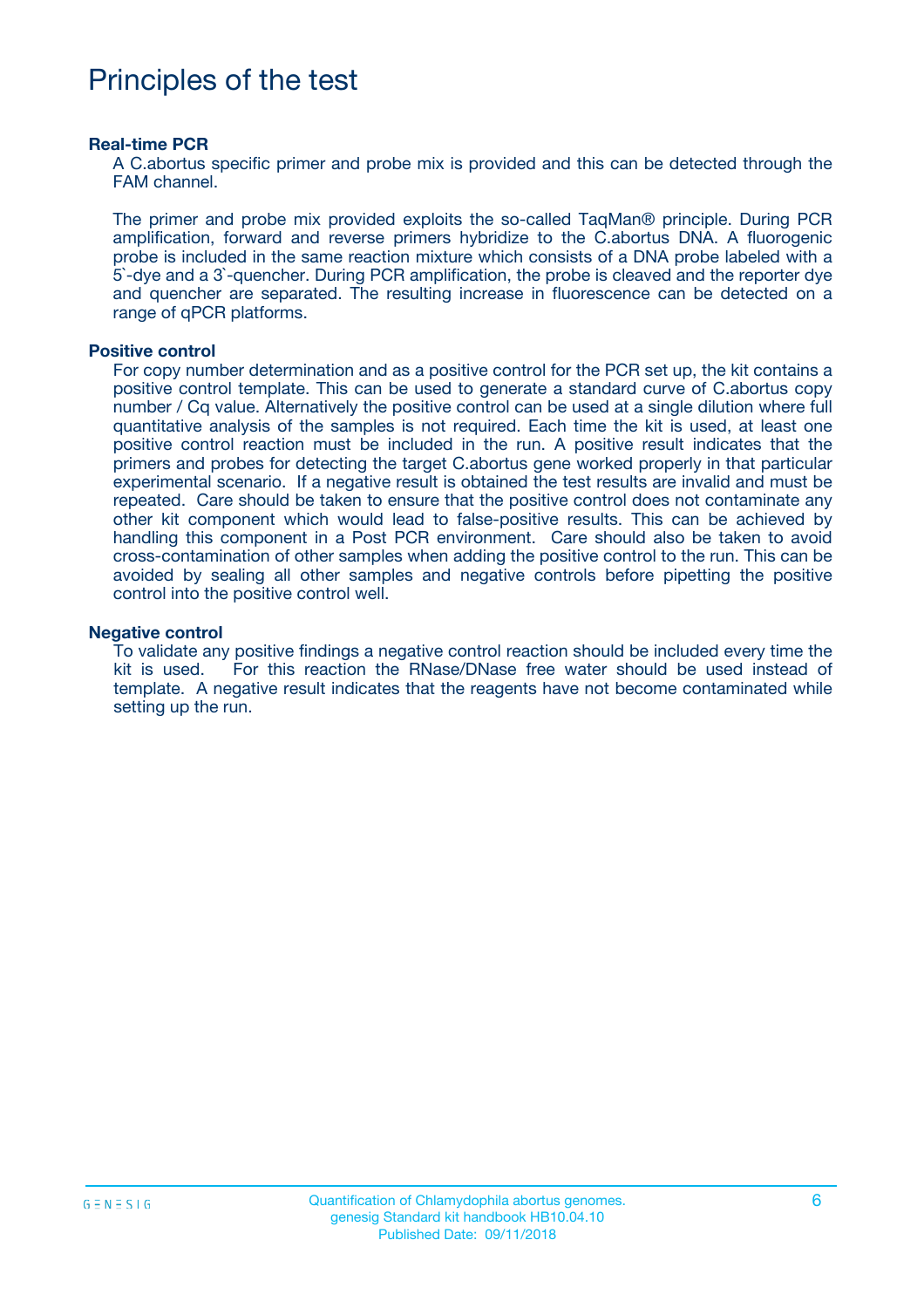### Resuspension protocol

To minimize the risk of contamination with foreign DNA, we recommend that all pipetting be performed in a PCR clean environment. Ideally this would be a designated PCR lab or PCR cabinet. Filter tips are recommended for all pipetting steps.

#### **1. Pulse-spin each tube in a centrifuge before opening.**

This will ensure lyophilised primer and probe mix is in the base of the tube and is not spilt upon opening the tube.

**2. Resuspend the kit components in the RNase/DNase free water supplied, according to the table below.**

To ensure complete resuspension, vortex each tube thoroughly.

| Component - resuspend in water<br><b>Volume</b> |        |
|-------------------------------------------------|--------|
| <b>Pre-PCR pack</b>                             |        |
| C.abortus primer/probe mix (BROWN)              | 165 µl |

#### **3. Resuspend the positive control template in the template preparation buffer supplied, according to the table below:**

To ensure complete resuspension, vortex the tube thoroughly.

| Component - resuspend in template preparation buffer |        |  |
|------------------------------------------------------|--------|--|
| <b>Post-PCR heat-sealed foil</b>                     |        |  |
| C.abortus Positive Control Template (RED) *          | 500 µl |  |

\* This component contains high copy number template and is a VERY significant contamination risk. It must be opened and handled in a separate laboratory environment, away from the other components.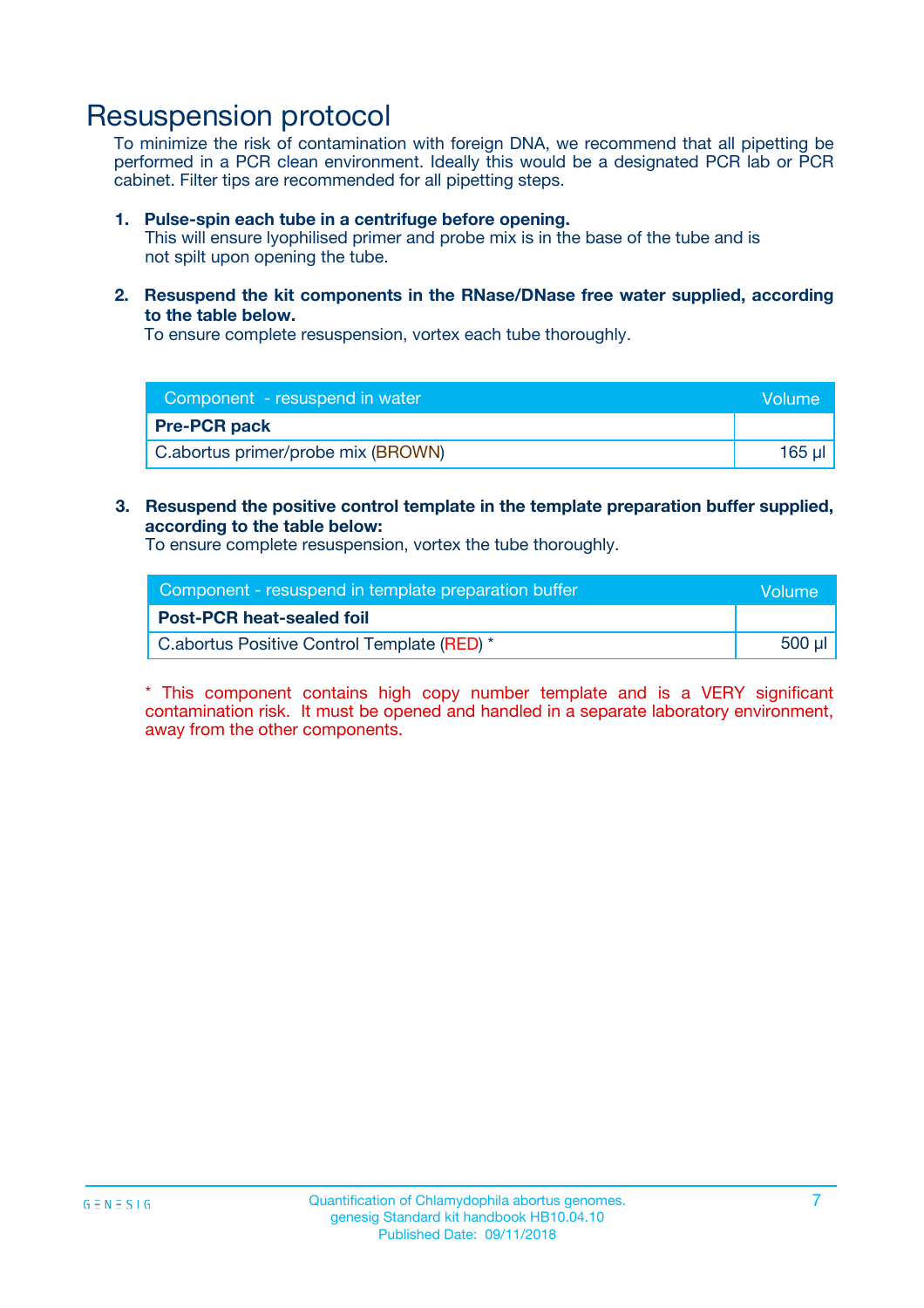# qPCR detection protocol

**1. For each DNA sample prepare a reaction mix according to the table below:** Include sufficient reactions for positive and negative controls.

| Component                                 | Volume           |
|-------------------------------------------|------------------|
| oasig or PrecisionPLUS 2X qPCR Master Mix | 10 $\mu$         |
| C.abortus primer/probe mix (BROWN)        | 1 $\mu$          |
| <b>RNase/DNase free water (WHITE)</b>     | $4 \mu$          |
| <b>Final Volume</b>                       | 15 <sub>ul</sub> |

- **2. Pipette 15µl of this mix into each well according to your qPCR experimental plate set up.**
- **3. Prepare DNA templates for each of your samples.**
- **4. Pipette 5µl of DNA template into each well, according to your experimental plate set up.**

For negative control wells use 5µl of RNase/DNase free water. The final volume in each well is 20µl.

**5. If a standard curve is included for quantitative analysis, prepare a reaction mix according to the table below:**

| Component                                 | Volume          |
|-------------------------------------------|-----------------|
| oasig or PrecisionPLUS 2X qPCR Master Mix | 10 µl           |
| C.abortus primer/probe mix (BROWN)        | 1 µI            |
| <b>RNase/DNase free water (WHITE)</b>     | $4 \mu$         |
| <b>Final Volume</b>                       | 15 <sub>µ</sub> |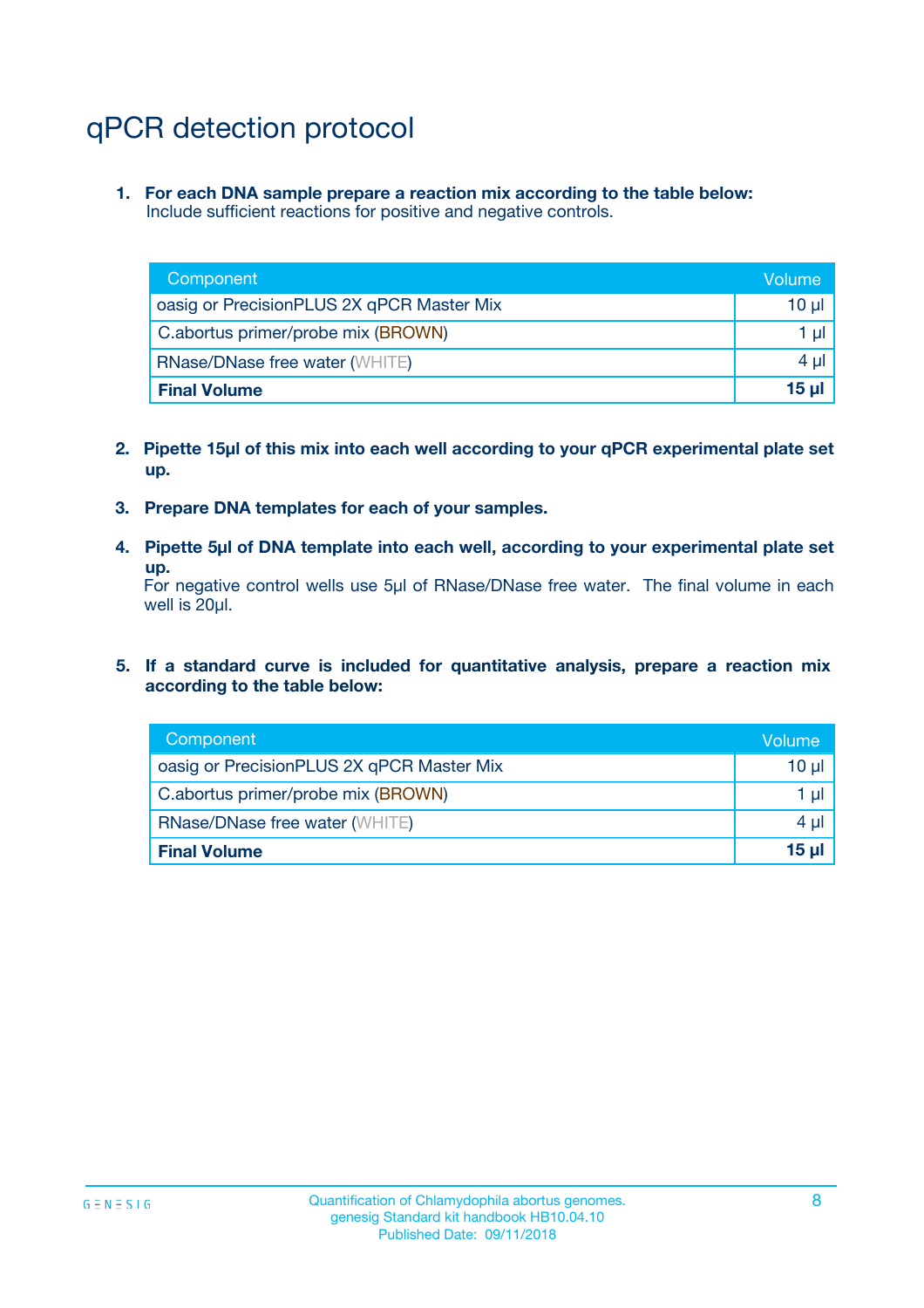#### **6. Preparation of a standard curve dilution series.**

- 1) Pipette 90µl of template preparation buffer into 5 tubes and label 2-6
- 2) Pipette 10µl of Positive Control Template (RED) into tube 2
- 3) Vortex thoroughly
- 4) Change pipette tip and pipette 10µl from tube 2 into tube 3
- 5) Vortex thoroughly

Repeat steps 4 and 5 to complete the dilution series

| <b>Standard Curve</b>         | <b>Copy Number</b>     |
|-------------------------------|------------------------|
| Tube 1 Positive control (RED) | $2 \times 10^5$ per µl |
| Tube 2                        | $2 \times 10^4$ per µl |
| Tube 3                        | $2 \times 10^3$ per µl |
| Tube 4                        | $2 \times 10^2$ per µl |
| Tube 5                        | 20 per µl              |
| Tube 6                        | $2$ per $\mu$          |

7. Pipette 5µl of standard template into each well for the standard curve according to your experimental plate set up.

The final volume in each well is 20µl.

# qPCR amplification protocol

Amplification conditions using oasig or PrecisionPLUS2X qPCR Master Mix.

|             | <b>Step</b>       | <b>Time</b>     | Temp           |
|-------------|-------------------|-----------------|----------------|
|             | Enzyme activation | 2 min           | $95^{\circ}$ C |
| Cycling x50 | Denaturation      | 10 <sub>s</sub> | 95 $°C$        |
|             | DATA COLLECTION * | 60 s            | 60 °C          |

\* Fluorogenic data should be collected during this step through the FAM channel